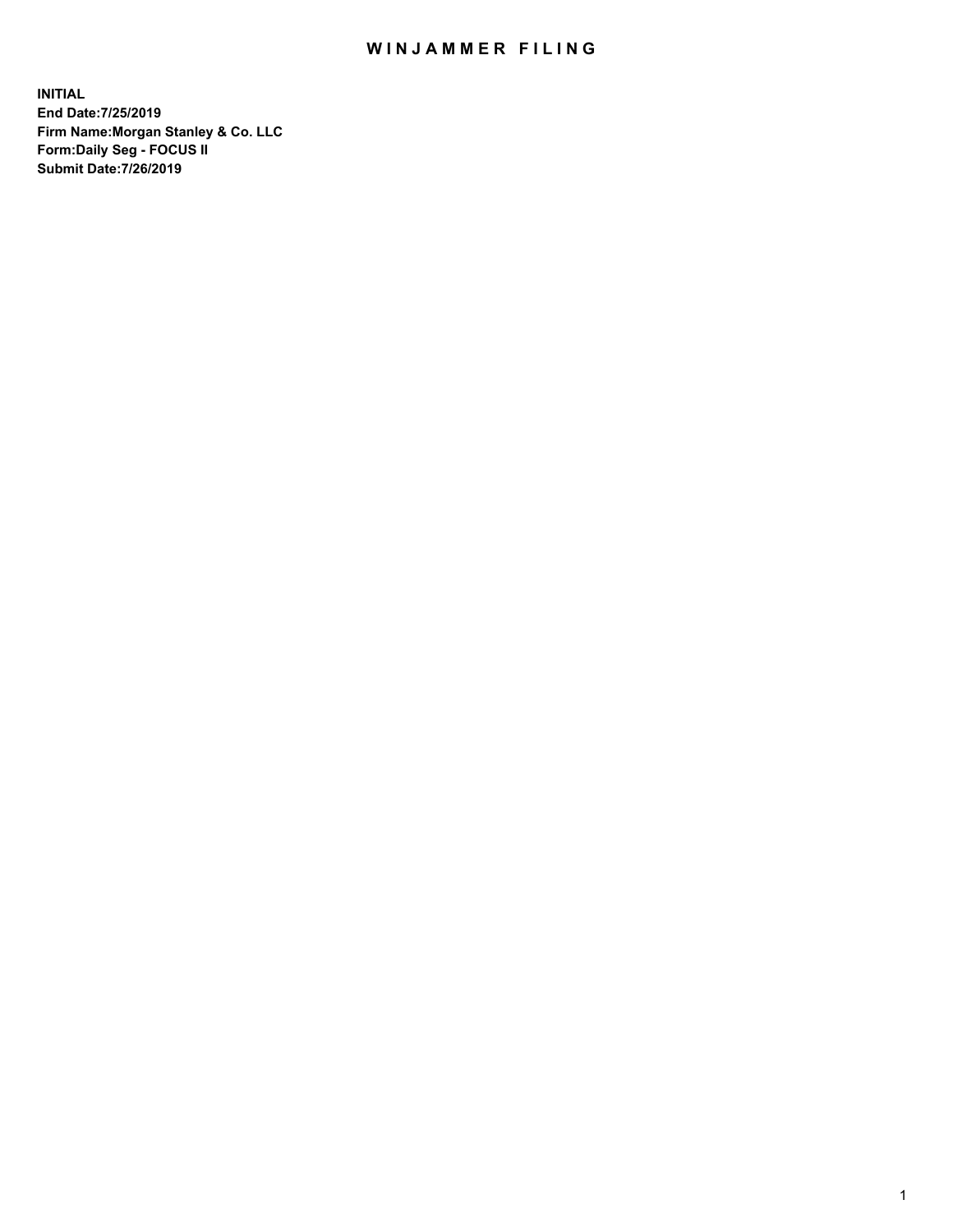**INITIAL End Date:7/25/2019 Firm Name:Morgan Stanley & Co. LLC Form:Daily Seg - FOCUS II Submit Date:7/26/2019 Daily Segregation - Cover Page**

| Name of Company                                                                                                                                                                                                                                                                                                                | Morgan Stanley & Co. LLC                                    |
|--------------------------------------------------------------------------------------------------------------------------------------------------------------------------------------------------------------------------------------------------------------------------------------------------------------------------------|-------------------------------------------------------------|
| <b>Contact Name</b>                                                                                                                                                                                                                                                                                                            | <b>Ikram Shah</b>                                           |
| <b>Contact Phone Number</b>                                                                                                                                                                                                                                                                                                    | 212-276-0963                                                |
| <b>Contact Email Address</b>                                                                                                                                                                                                                                                                                                   | Ikram.shah@morganstanley.com                                |
| FCM's Customer Segregated Funds Residual Interest Target (choose one):<br>a. Minimum dollar amount: ; or<br>b. Minimum percentage of customer segregated funds required:% ; or<br>c. Dollar amount range between: and; or<br>d. Percentage range of customer segregated funds required between:% and%.                         | 235,000,000<br><u>0</u><br>0 <sub>0</sub><br>0 <sub>0</sub> |
| FCM's Customer Secured Amount Funds Residual Interest Target (choose one):<br>a. Minimum dollar amount: ; or<br>b. Minimum percentage of customer secured funds required:%; or<br>c. Dollar amount range between: and; or<br>d. Percentage range of customer secured funds required between:% and%.                            | 140,000,000<br><u>0</u><br><u>00</u><br>0 <sub>0</sub>      |
| FCM's Cleared Swaps Customer Collateral Residual Interest Target (choose one):<br>a. Minimum dollar amount: ; or<br>b. Minimum percentage of cleared swaps customer collateral required:% ; or<br>c. Dollar amount range between: and; or<br>d. Percentage range of cleared swaps customer collateral required between:% and%. | 92,000,000<br><u>0</u><br><u>00</u><br>0 <sub>0</sub>       |

Attach supporting documents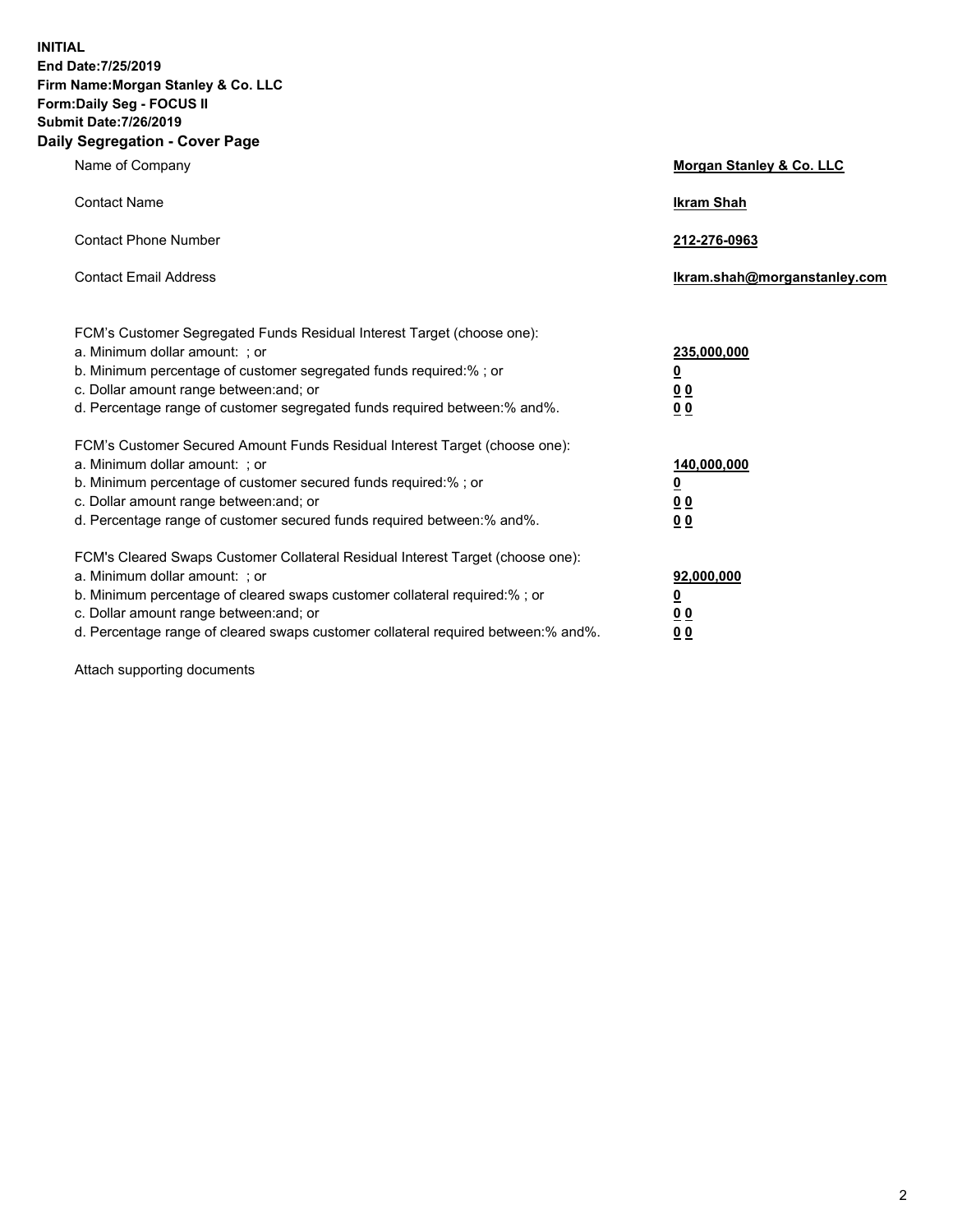## **INITIAL End Date:7/25/2019 Firm Name:Morgan Stanley & Co. LLC Form:Daily Seg - FOCUS II Submit Date:7/26/2019**

## **Daily Segregation - Secured Amounts**

|          | Foreign Futures and Foreign Options Secured Amounts                                                       |                                         |
|----------|-----------------------------------------------------------------------------------------------------------|-----------------------------------------|
|          | Amount required to be set aside pursuant to law, rule or regulation of a foreign                          | $0$ [7305]                              |
|          | government or a rule of a self-regulatory organization authorized thereunder                              |                                         |
| 1.       | Net ledger balance - Foreign Futures and Foreign Option Trading - All Customers                           |                                         |
|          | A. Cash                                                                                                   | 2,563,084,365 [7315]                    |
|          | B. Securities (at market)                                                                                 | 2,531,904,867 [7317]                    |
| 2.<br>3. | Net unrealized profit (loss) in open futures contracts traded on a foreign board of trade                 | 346,397,407 [7325]                      |
|          | Exchange traded options<br>a. Market value of open option contracts purchased on a foreign board of trade |                                         |
|          | b. Market value of open contracts granted (sold) on a foreign board of trade                              | 21,199,740 [7335]<br>-18,016,490 [7337] |
| 4.       | Net equity (deficit) (add lines 1.2. and 3.)                                                              | 5,444,569,889 [7345]                    |
| 5.       | Account liquidating to a deficit and account with a debit balances - gross amount                         | 109,217,190 [7351]                      |
|          | Less: amount offset by customer owned securities                                                          | <u>-108,384,576</u> [7352] <u>8</u>     |
| 6.       | Amount required to be set aside as the secured amount - Net Liquidating Equity                            | 5,445,402,503 [7355]                    |
|          | Method (add lines 4 and 5)                                                                                |                                         |
| 7.       | Greater of amount required to be set aside pursuant to foreign jurisdiction (above) or line               | 5,445,402,503 [7360]                    |
|          | 6.                                                                                                        |                                         |
|          | FUNDS DEPOSITED IN SEPARATE REGULATION 30.7 ACCOUNTS                                                      |                                         |
| 1.       | Cash in banks                                                                                             |                                         |
|          | A. Banks located in the United States                                                                     | 135,708,566 [7500]                      |
|          | B. Other banks qualified under Regulation 30.7                                                            | 499,704,879 [7520] 6                    |
|          |                                                                                                           | [7530]                                  |
| 2.       | Securities                                                                                                |                                         |
|          | A. In safekeeping with banks located in the United States                                                 | <b>901,458,836</b> [7540]               |
|          | B. In safekeeping with other banks qualified under Regulation 30.7                                        | 0 [7560] 901,458,836                    |
| 3.       | Equities with registered futures commission merchants                                                     |                                         |
|          | A. Cash                                                                                                   | 6,444,126 [7580]                        |
|          | <b>B.</b> Securities                                                                                      | $0$ [7590]                              |
|          | C. Unrealized gain (loss) on open futures contracts                                                       | 522,266 [7600]                          |
|          | D. Value of long option contracts                                                                         | $0$ [7610]                              |
|          | E. Value of short option contracts                                                                        | 0 [7615] 6,966,392 [7                   |
| 4.       | Amounts held by clearing organizations of foreign boards of trade                                         |                                         |
|          | A. Cash                                                                                                   | $0$ [7640]                              |
|          | <b>B.</b> Securities                                                                                      | $0$ [7650]                              |
|          | C. Amount due to (from) clearing organization - daily variation                                           | $0$ [7660]                              |
|          | D. Value of long option contracts                                                                         | $0$ [7670]                              |
| 5.       | E. Value of short option contracts<br>Amounts held by members of foreign boards of trade                  | 0 [7675] 0 [7680]                       |
|          | A. Cash                                                                                                   | 2,112,901,936 [7700]                    |
|          | <b>B.</b> Securities                                                                                      | 1,630,446,031 [7710]                    |
|          | C. Unrealized gain (loss) on open futures contracts                                                       | 345,875,141 [7720]                      |
|          | D. Value of long option contracts                                                                         | 21,199,740 [7730]                       |
|          | E. Value of short option contracts                                                                        | -18,016,490 [7735] 4,                   |
|          |                                                                                                           | [7740]                                  |
| 6.       | Amounts with other depositories designated by a foreign board of trade                                    | $0$ [7760]                              |
| 7.       | Segregated funds on hand                                                                                  | $0$ [7765]                              |
| 8.       | Total funds in separate section 30.7 accounts                                                             | 5,636,245,031 [7770]                    |
| 9.       | Excess (deficiency) Set Aside for Secured Amount (subtract line 7 Secured Statement                       | 190,842,528 [7380]                      |
|          | Page 1 from Line 8)                                                                                       |                                         |
|          |                                                                                                           |                                         |

- 10. Management Target Amount for Excess funds in separate section 30.7 accounts **140,000,000** [7780]
- 11. Excess (deficiency) funds in separate 30.7 accounts over (under) Management Target **50,842,528** [7785]

 A. Cash **2,563,084,365** [7315]  $904,867$  [7317] 27,407 [7325] a. 740 [7335] **b. 490** [7337] 569,889 [7345] 5. Account 17, **190** [7351] Less: amount offset by customer owned securities **-108,384,576** [7352] **832,614** [7354]

**08,566** [7500] B. Other banks qualified under Regulation 30.7 **499,704,879** [7520] **635,413,445**

 $58,836$  [7540]  $B(0]$  **901,458,836** [7570]

**E. 866,392** [7620]

 A. Cash **2,112,901,936** [7700] B. Securities **1,630,446,031** [7710] **0. 141** [7720] **0. 740** [7730] E. Value of short option contracts **-18,016,490** [7735] **4,092,406,358** 8. 245,031 [7770] **190,842,528** [7380]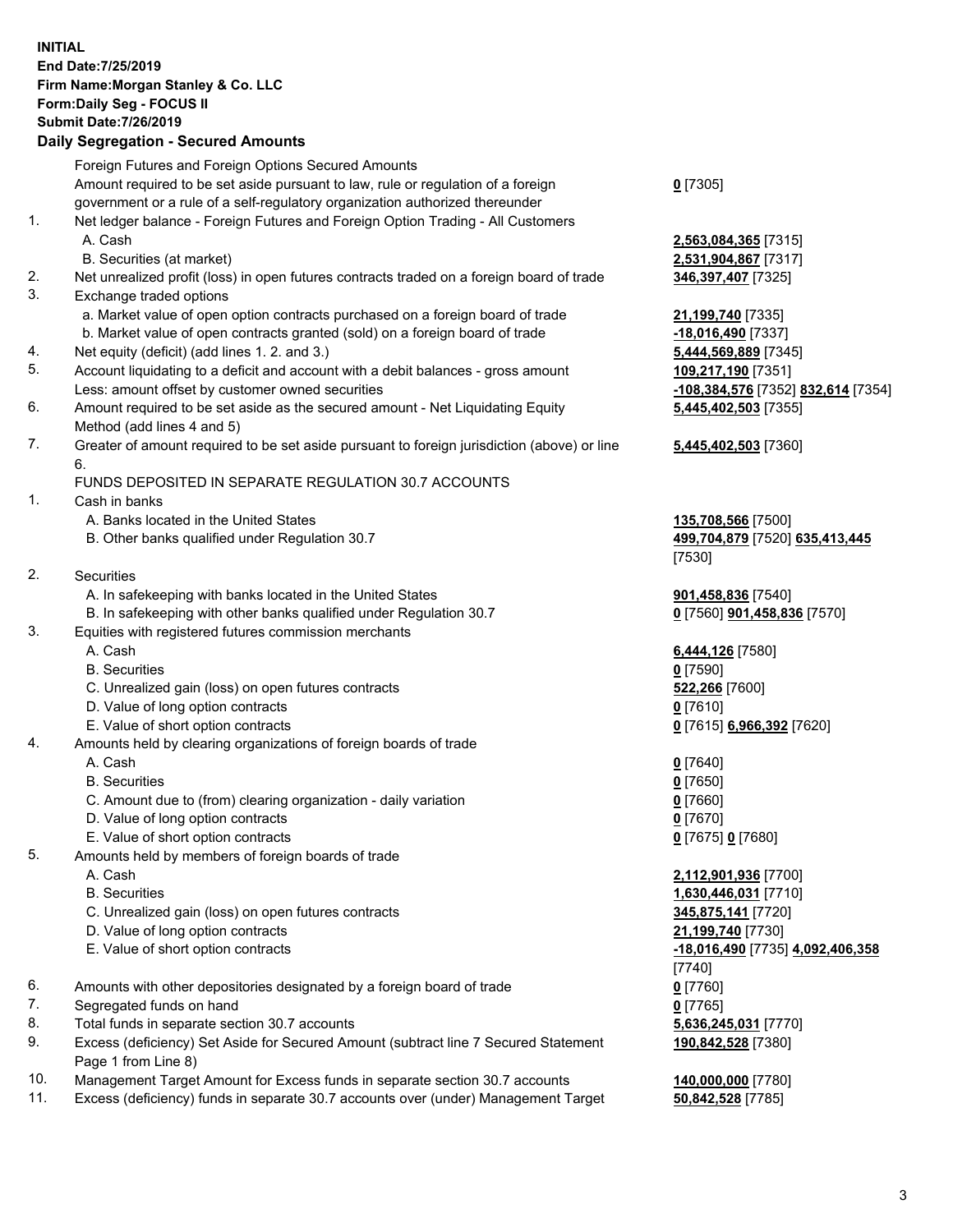**INITIAL End Date:7/25/2019 Firm Name:Morgan Stanley & Co. LLC Form:Daily Seg - FOCUS II Submit Date:7/26/2019 Daily Segregation - Segregation Statement** SEGREGATION REQUIREMENTS(Section 4d(2) of the CEAct) 1. Net ledger balance A. Cash **7,447,352,939** [7010] B. Securities (at market) **6,134,503,561** [7020] 2. Net unrealized profit (loss) in open futures contracts traded on a contract market **2,818,870,447** [7030] 3. Exchange traded options A. Add market value of open option contracts purchased on a contract market **642,411,308** [7032] B. Deduct market value of open option contracts granted (sold) on a contract market **-571,572,832** [7033] 4. Net equity (deficit) (add lines 1, 2 and 3) **16,471,565,423** [7040] 5. Accounts liquidating to a deficit and accounts with debit balances - gross amount **394,214,484** [7045] Less: amount offset by customer securities **-394,053,607** [7047] **160,877** [7050] 6. Amount required to be segregated (add lines 4 and 5) **16,471,726,300** [7060] FUNDS IN SEGREGATED ACCOUNTS 7. Deposited in segregated funds bank accounts A. Cash **3,907,771,890** [7070] B. Securities representing investments of customers' funds (at market) **0** [7080] C. Securities held for particular customers or option customers in lieu of cash (at market) **761,000,971** [7090] 8. Margins on deposit with derivatives clearing organizations of contract markets A. Cash **6,638,355,150** [7100] B. Securities representing investments of customers' funds (at market) **0** [7110] C. Securities held for particular customers or option customers in lieu of cash (at market) **5,373,502,590** [7120] 9. Net settlement from (to) derivatives clearing organizations of contract markets **-3,209,222** [7130] 10. Exchange traded options A. Value of open long option contracts **642,411,308** [7132] B. Value of open short option contracts **-571,572,832** [7133] 11. Net equities with other FCMs A. Net liquidating equity **9,951,355** [7140] B. Securities representing investments of customers' funds (at market) **0** [7160] C. Securities held for particular customers or option customers in lieu of cash (at market) **0** [7170] 12. Segregated funds on hand **0** [7150] 13. Total amount in segregation (add lines 7 through 12) **16,758,211,210** [7180] 14. Excess (deficiency) funds in segregation (subtract line 6 from line 13) **286,484,910** [7190] 15. Management Target Amount for Excess funds in segregation **235,000,000** [7194] 16. Excess (deficiency) funds in segregation over (under) Management Target Amount **51,484,910** [7198]

Excess